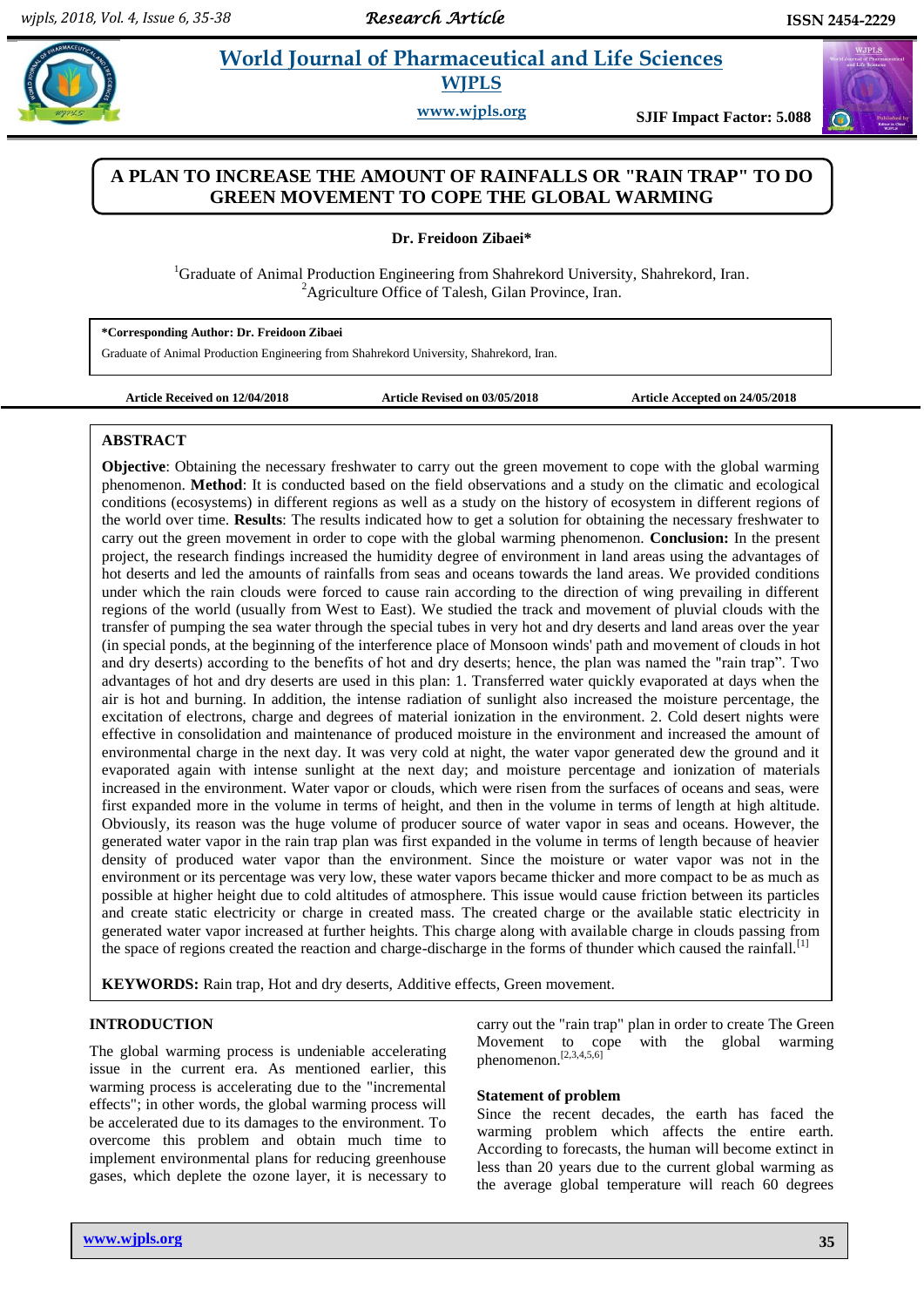Celsius; hence, it is necessary to take measures to cope with the global warming phenomenon.<sup>[7,8,9]</sup>

#### **Research necessity**

The research necessities included the study on the process of global warming and its procedure as well as the solution to cope with this process. As mentioned earlier, the global warming process will still accelerate considering the "incremental effects" and it will never come back the first state because the environment cannot be repaired and return to the original state to damages to the environment. [10,11,12]

#### **Research objective**

The present research aimed to find a suitable solution to overcome the global warming phenomenon.

Given that the global warming process is a very serious and dangerous issue for the human society, the present research aimed to find a solution to overcome this problem. According to calculations, the human life on the earth will be impossible until less than 20 years since the average earth temperature will reach 60 degrees Celsius.

#### **Research consequences**

- 1- Research consequences principle refers to finding a solution to the "rainfall increase plan" or "rain trap" to obtain the freshwater which is necessary to carry out the green movement to cope with the global warming phenomenon.
- 2- This plan is generally considered and covers a number of different sectors so that it includes the accumulation and organization of waste management.
- 3- This plan provides the necessary time for the public in the global plan to reduce ozone-layer-depleting pollutants without any economic stop and covers this problem.

#### **Research innovation**

A rainfall increase plan or the "rain trap" is the research innovation. In other words, it is the most significant human innovation and invention in terms of impact on the human life after the fire and iron which spontaneously occur in the nature.

#### **LITERATURE REVIEW**

If we study the global warming process since the 30 years ago, the global temperature increase was first 0.1 degrees Celsius which later increased to 0.2 degrees Celsius, and then it reached 0.5 degrees Celsius in recent years. It has now reached 0.6-0.7 degrees Celsius according to the unofficial statistics. In other words, the global warming continues to rise and it no longer comes back the previous state. As stated earlier, the global warming has destructive effects on the environment and also has an incremental and intensifying procedure. Therefore, this procedure is called the "incremental effect" which will be continued and intensified.

#### **Research method**

The research method was based on the climatic conditions in different regions of the world as well as the accuracy of field observations.

#### **Rainfall increase plan (rain trap)**

The existence of relative humidity in the weather is one of the necessary conditions for the rainfall. This plan will cause the precipitation by increasing the amount of humidity in the Earth atmosphere. As mentioned, raindrops never reach the ground and they evaporate in the air in some places due to the low humidity in the air. The relative humidity increases in air in this plan.

The excessive heat, especially due to the current global warming procedure, warms up the atmosphere near the earth surface, and the water vapor particles will have greater heights in the atmosphere, and thus their effects on the rainfall will be reduced, and they finally leave the atmosphere. This reduces the relative humidity in the atmosphere near the earth surface and thus reduces the rainfall. Despite the fact that this plan may cause flood or heavy snow in some regions of the world, the effects of this plan are beneficial for the whole world.

The reduced relative humidity near the earth surface due to the global warming phenomenon causes extreme temperature changes on the earth surface, so that it leads to the heavy snowfall and its problems like deserts with hot and dry summers in the case of relative humidity close to the earth's surface, and in summary, the temperature fluctuations have significant changes.

Drought due to the global warming is a subject which does not have much in common with periodic droughts in different regions of the world.

Dynamic performance of water vapor mass motion because of this plan should be generally taken into account.

It should be noted that the rainfall increase plan or "rain trap" can be implemented in some specific regions of the world, but it will have benefits for the whole world. For instance, the northern European countries and Russia are almost unlikely to produce rain traps, but for instance changes in the ecological conditions (ecosystems) of this plan are tangible and measure able in the North Pole after 1 to 2 years of its implementation.

In the fire of Bali forests in Indonesia in many years ago, its contamination covered large areas of various countries. The benefits of this plan cover widespread areas and are more than other plans to increase the rainfall.

As this plan is designed based on minimization of environmental pollution (accumulated salt in this plan), the "pseudo rain trap" can be carried out in some regions of Europe with warmer and drier conditions by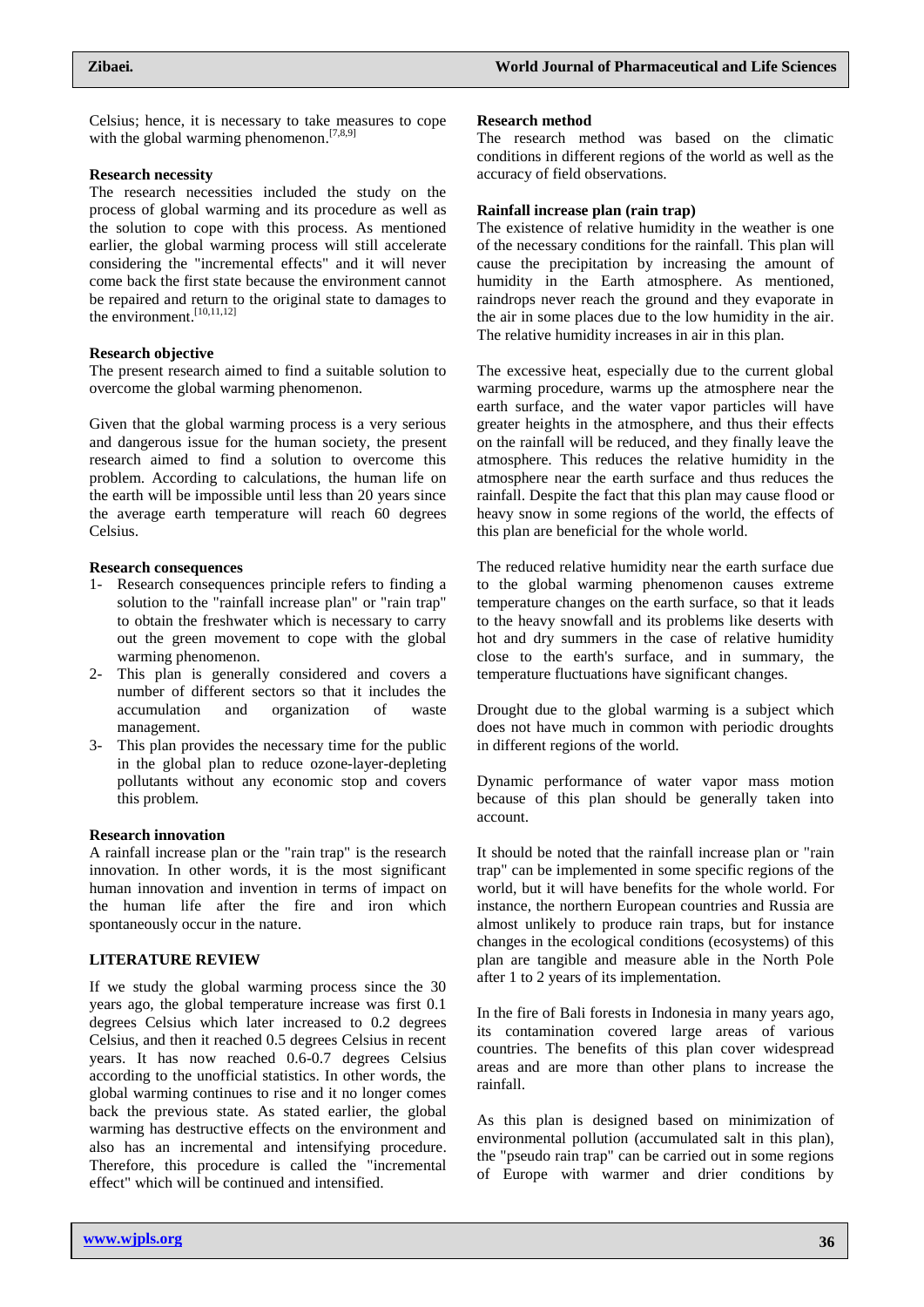investigating the ecological conditions to prevent the environmental pollution for the future. The "pseudo rain trap" means doing the plan on a lower scale (less pumping at certain times). The "pseudo rain trap" is different from the "rain trap" in the size and intensity of effect and duration of plan per year.

The largeness of plan is among its problems in America, but it should be done. At these situations, we can carry out the "pseudo rain trap" which should be done after geological and ecological studies. It is worth noting that the rain trap plan was designed after study on the conditions of hot deserts and the ecological conditions of their surrounding environment. When dimensions of plan (like Nevada of the U.S.) are very large, the conditions for doing the plan should be done in much larger dimensions and there is a need for study carrying out the pseudo rain trap.

It should be noted that the Green Movement after carrying out the plan reduces the severity of destructive storms which cause major damages per year.

If we study the global warming procedure from 30 years ago to the present, then we will see that the global temperature increase was first 0.1 degrees Celsius which later increased to 0.2 degrees Celsius, and it reached 0.5 degrees Celsius in recent years. It is now 0.6 to 0.7 degrees Celsius according to unofficial statistics. In other words, the global warming continues to rise and no longer reaches the initial state or lower value. As mentioned, the global warming has destructive effects on the environment and damaged the environment; and this procedure will continue to increase and will intensify. Therefore, it is called the "incremental effects" and it will continue and become intensified.

Therefore, the risk of global warming and the threat of human life destruction are obvious and definitive, and it means that if the earth temperature will increase by 1 ° C or up to 2  $\degree$ C or 3  $\degree$ C, not only it will be a non-return phenomenon, but it will be also more intense and faster in upcoming years (incremental effects).

According to the mentioned explanations, the global warming process will accelerate and threaten the human life as the average temperature of earth reaches 60 degrees Celsius.

In areas where drought arises due to the global warming phenomenon, the humidity of soil depth gradually decreases, and this reduces the soil porosity and quality and fertility of soil. Considering the soil surface erosion for these areas, we can evaluate the severity of damage to the environment.

Designing this project is comprehensive and as mentioned, the natural recycled waste should be used to enrich desert soils which often have poor soil, or we should use the leachate, which is a problem for some areas, to enrich the soil of other areas to do the green movement. Obviously, the climatic conditions of areas have changed the design of this waste over time and have diminished its harmful effects for the environment. In summary, this plan organizes the way of dealing with<br>waste problem to prevent the environmental waste problem to prevent the environmental pollution. [13,14,15]

### **Suggestions**

Public awareness about this threat (increasing global warming) to the human life on Earth as well as ways to cope with the global warming phenomenon.

## **REFERENCES**

- 1. A plan to increase the amount of Rainfalls or "Rain Trap" "Freidoon Zibaei" published on [www.ijptonline.com](http://www.ijptonline.com/) and [www.ResearchGate.net,](http://www.researchgate.net/) July 2016.
- 2. Liu B., Shuai Y., Tan H.P., One dimensional radiative heat transfer analysis of atmosphere greenhouse effects, J. Eng. Thermophys, 2011; 32(6): 1012-1014.
- 3. Specht E., Heat and Mass Transfer in Thermal Process Engineering, 2014, Vulkan Verlag Essen (in German).
- 4. Rajabi, M.H. Evaluation of energy balance and greenhouse gases emission in wheat production in Gorgan. Agronomy M.Sc. Thesis, Islamic Azad University of Bojnourd Branch, 2010; 110.
- 5. Cruz, A. M. & Krausmann, E. Vulnerability of the oil and gas sector to climate change and extreme weather events, Climatic change, 2013; 121(1): 41- 53.
- 6. E Ott, H. Climate Policy Post- 2012: the Global Governance of Climate Change, London: Tallberg Foundation, 2007; 27.
- 7. Filho, W. The Economic, Social and political Elements of Climate Change, London: Springer, 2010; 41.
- 8. Gerarden, T.D.; Newell, R.G.; Stavins, R.N. & Stowe, R.C. An assessment of the energy-efficiency gap and its implications for climate-change policy (No. w20905). National Bureau of Economic Research, 2015.
- 9. IEA. 2007-2015. CO2 Emissions From Fuel Combustion, Office of Management and Administration, International Energy Agency, Paris, France. Available online at http:// [www.iea.org/.](http://www.iea.org/)
- 10. Kalkuhl, M.; Ottmar, E.; & Kai, L. The role of carbon capture and sequestration policies for climate change mitigation. Environmental and Resource Economics, 2015; 60(1): 55-80.
- 11. Marquina, A. Global Warming and Climate Change: Prospects and Policies in Asia and Europe, London: Palgrave, 2010; 142.
- 12. Massai, L. The Kyoto Protocol in the EU, The Hague: Asser Press, 2011; 291.
- 13. Rosen, M. The Wrong Solution at the Right Time: The Failure of the Kyoto Protocol on Climate Change. Politics & Policy, 2015; 43(1): 30-58.